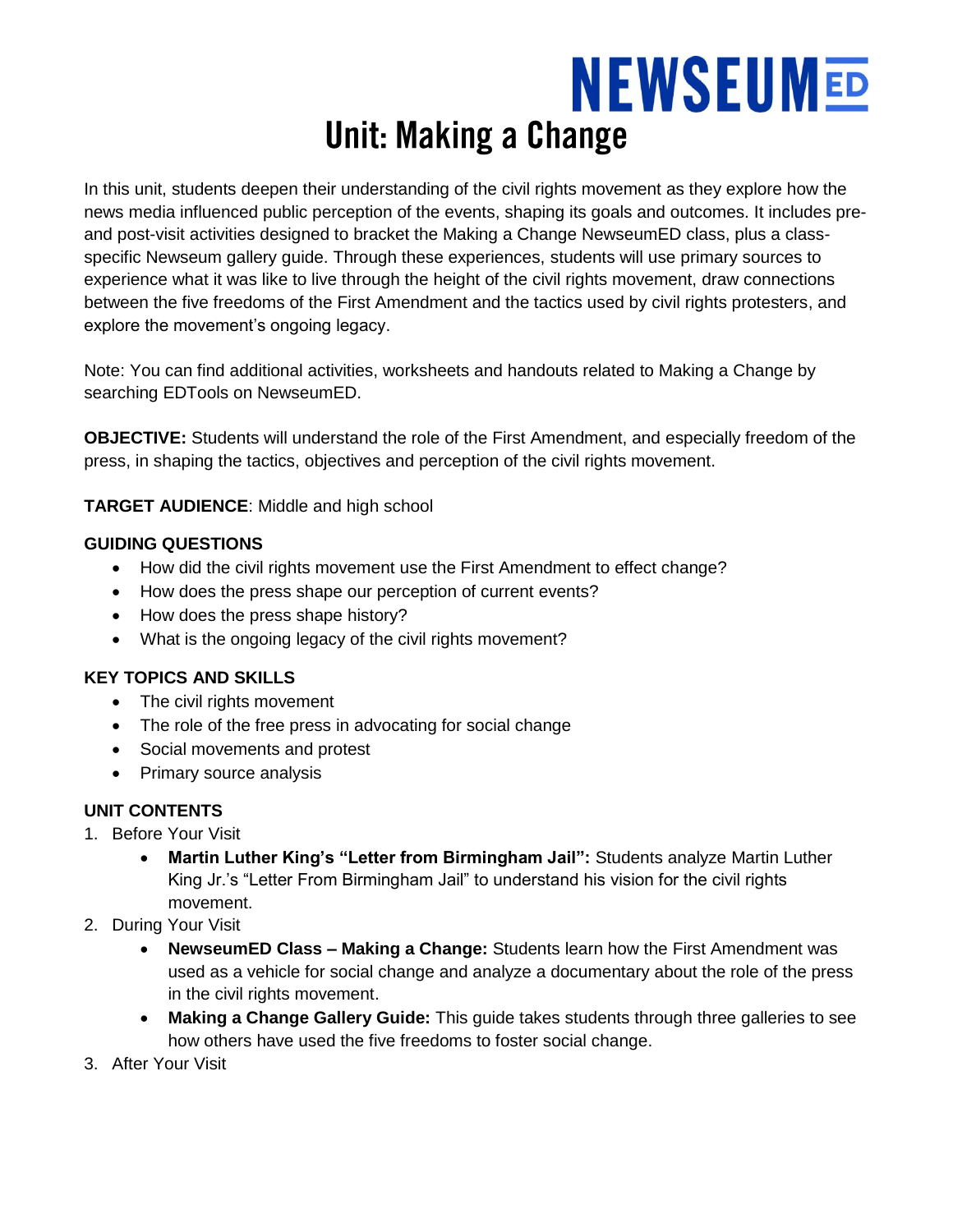

- **Covering the Freedom Rides:** Students read four newspaper articles about the events of May 1961 in Alabama and complete a worksheet to understand the causes and events of the Freedom Rides.
- **Coverage Now of Coverage Then:** See how two Southern newspapers have publicly reexamined their coverage of the civil rights movement in the 1950s and 1960s.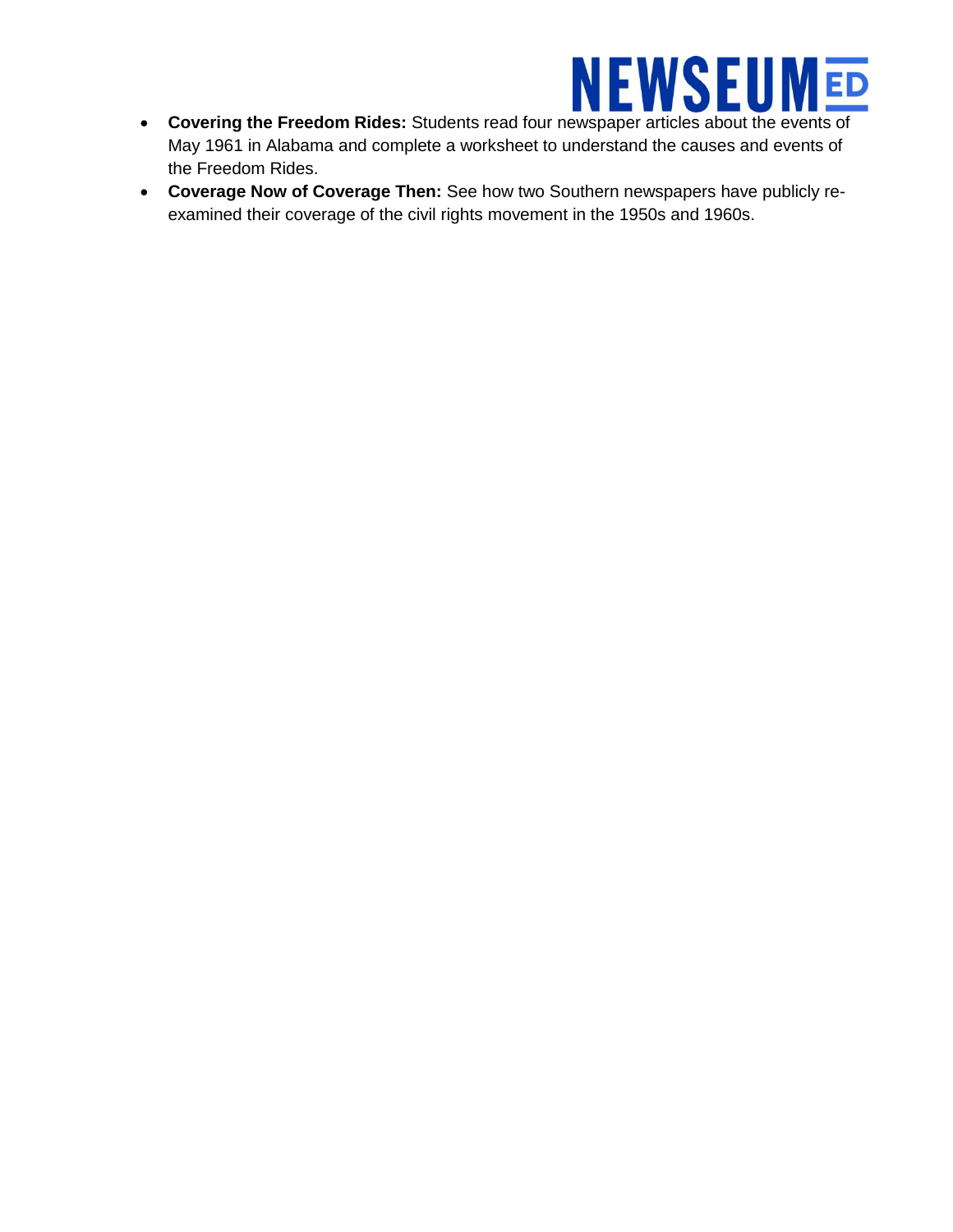## **NEWSEUMED** Before Your Visit: Martin Luther King's 'Letter From **Birmingham Jail'**

Students analyze Martin Luther King Jr.'s "Letter From Birmingham Jail" to understand his vision for the civil rights movement.

**GRADE LEVEL:** Middle and high school

**TIME:** 30-60 minutes (can be completed in class or for homework)

**MATERIALS:** "Letter From Birmingham Jail" and "A Call for Unity" handouts (download)

#### **PREPARE**

Print copies of the "Letter From Birmingham Jail" and "A Call for Unity", one per student.

#### **DO**

- 1. Ask students what they know about when and why Martin Luther King Jr. wrote "Letter From Birmingham Jail." Key points include:
	- King was arrested on April 12, 1963, in Birmingham, Ala., by Bull Connor, the public safety commissioner, for parading without a permit and for defying a state order banning demonstrations.
	- The same day that King was arrested, a letter, signed by eight white ministers from Birmingham and titled "A Call for Unity," was printed in *The Birmingham News*.
	- The letter called for an end to protests and demonstrations for civil rights in Birmingham.
	- King spent eight days in jail in Birmingham. On April 16, 1963, King responded to "A Call for Unity" with his own call which has come to be known as his "Letter from Birmingham Jail."
	- This letter was thought to be originally published in *The Christian Century* and was reprinted soon after in *Atlantic Monthly* magazine under the title "The Negro is Your Brother."
- 2. Distribute copies of the letters to each student.
- 3. Give students time to read the letters.

#### **DISCUSS**

These prompts can be used for discussion or for short essay questions for homework.

- Why were these writings "A Call for Unity" in *The Birmingham* (Ala.) *News* and King's response in *The Christian Century* and then reprinted in *Atlantic Monthly* — called "letters"?
- Who was the audience for the ideas expressed in each?
- King's response was written in the margins of old newspapers that had to be smuggled out of his jail cell in segments by his lawyers. Why didn't King simply write his letter and send it to *The Birmingham News*? Do you think it would have been published there?
- In King's response he writes, "Injustice anywhere is a threat to justice everywhere. We are caught in an inescapable network of mutuality, tied in a single garment of destiny. Whatever affects one directly, affects all indirectly." What are the implications of this statement for all people in relation to social injustices? Do you believe he is right? Why or why not?
- What are the four basic steps King outlines for a nonviolent campaign? Would you add any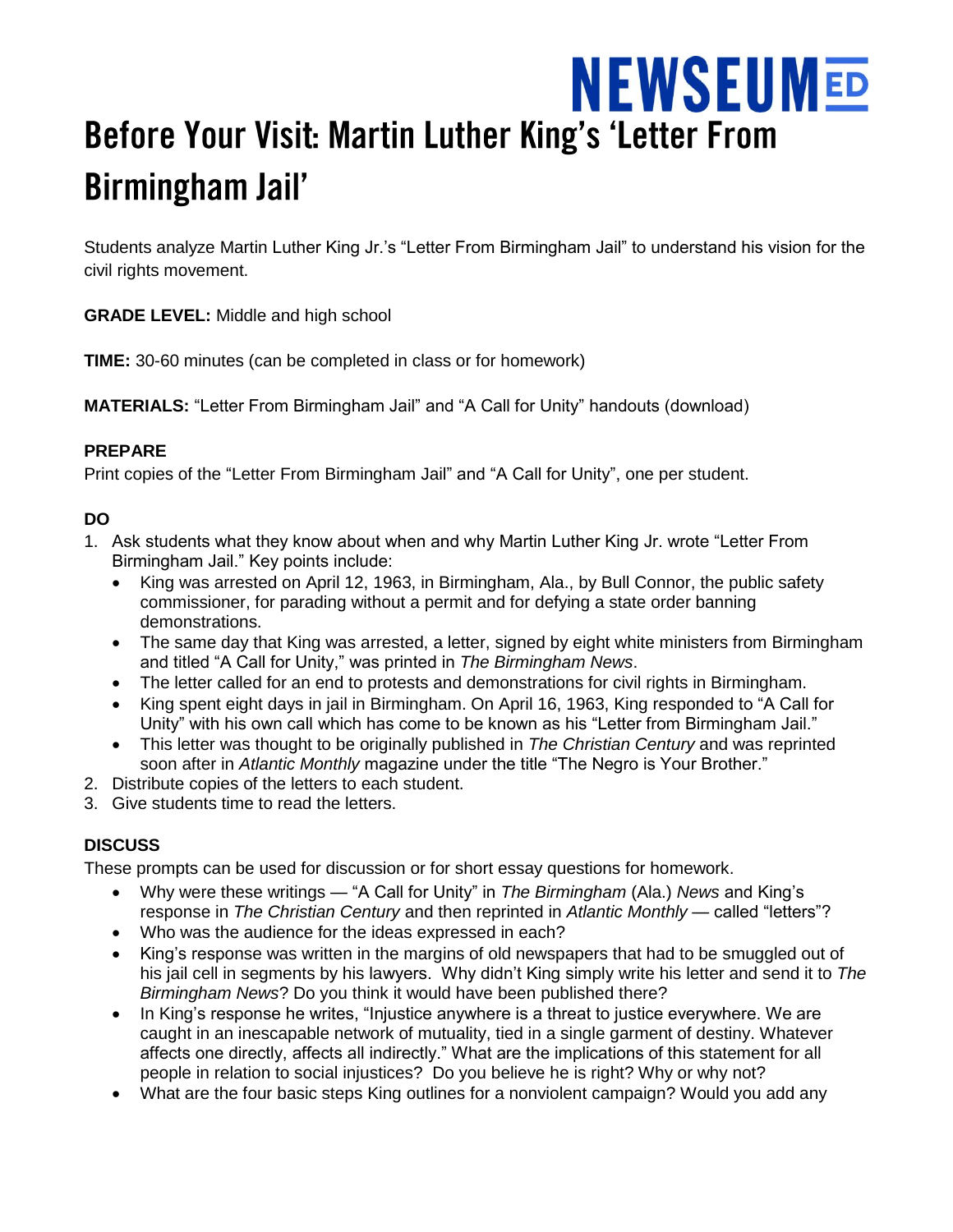# **NEWSEUMED**

additional steps? What are some examples of people using these approaches today?

- How does King define "just" laws and "unjust" laws? Why do you agree or disagree with his reasoning? Are there laws today that you think are unjust? If so, why are they unjust and why do people continue to obey them?
- King writes, "Shallow understanding from people of good will is more frustrating than absolute understanding from people of ill will. Lukewarm acceptance is much more bewildering than outright rejection." What does he mean by this? Do you agree with this statement? Explain.
- What definition of "extremist" does King use when he gladly accepts the label?
- If you were one of the clergymen who wrote "A Call to Unity," how do you think you would view King's letter? Why?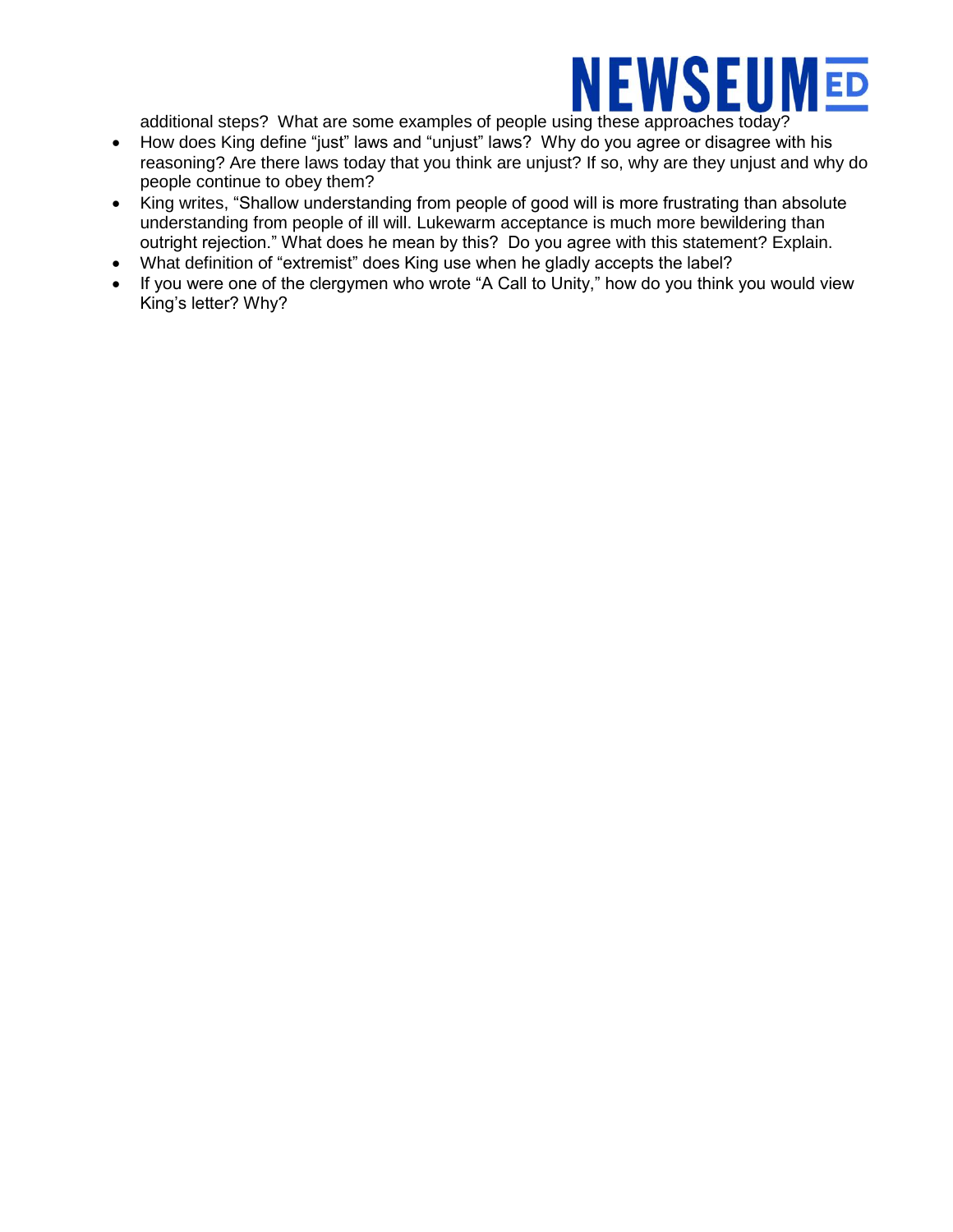# **NEWSEUMED**

### **During Your Visit: Gallery Guide**

This guide takes students through the News Corporation News History Gallery (Level 5) and the First Amendment (Level 4) and Make Some Noise (Level 4) galleries to see how others have used the five freedoms to foster social change.

**GRADE LEVEL:** Middle and high school

**TIME:** 30-60 minutes

**MATERIALS:** Make a Change Gallery Guide (download)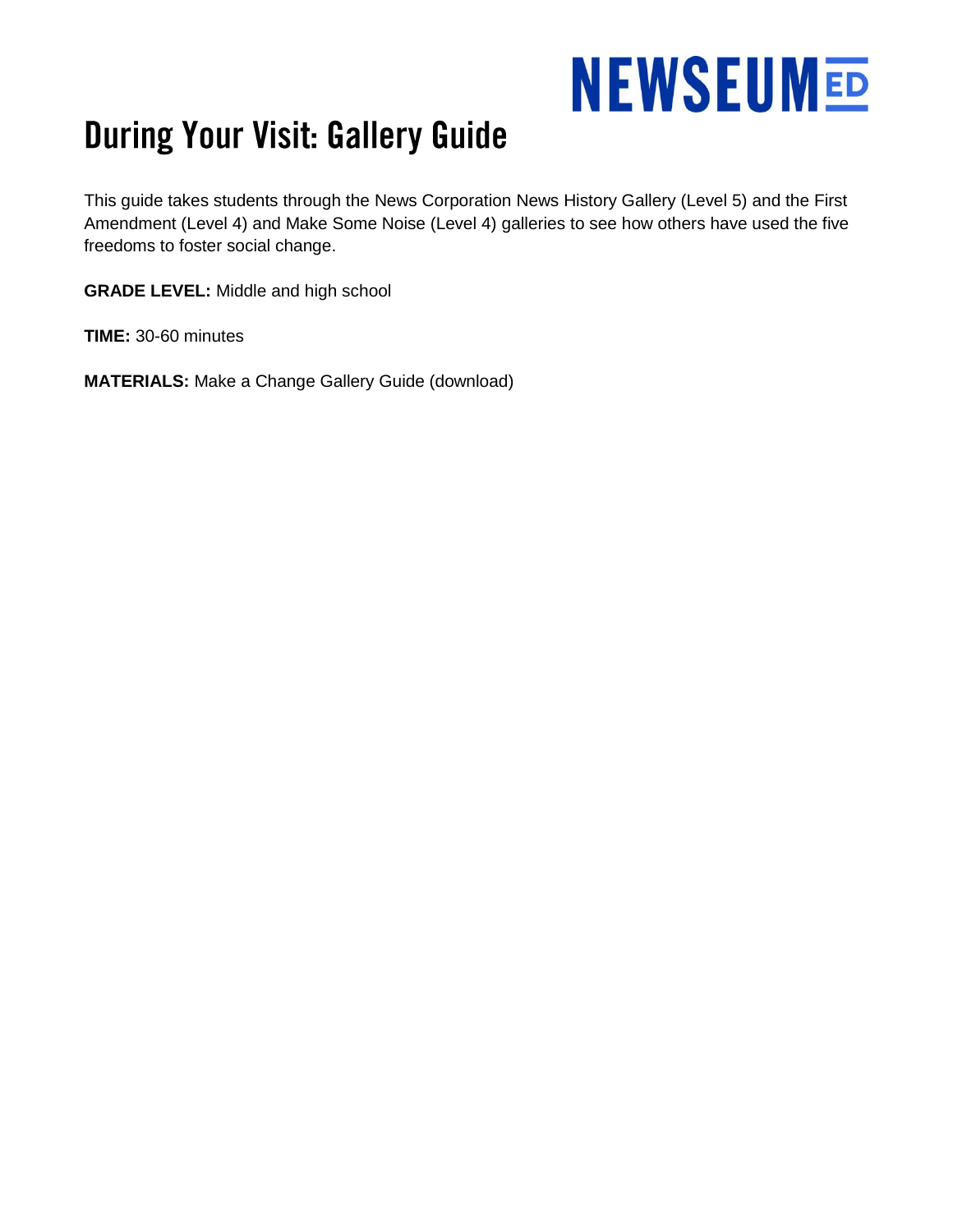# **NEWSEUMED** After Your Visit: Covering the Freedom Rides

Students read four newspaper articles about the events of May 1961 in Alabama and complete a worksheet to understand the causes and events of the Freedom Rides.

#### **GRADE LEVEL:** Middle and high school

**TIME:** 30-60 minutes (can be completed in class or for homework)

**MATERIALS:** Stories from *Daily Defender, The Anniston Star* and *The New York Times* (one handout, download), Freedom Rides worksheet (download), Civil Rights Research Guide handout (download, optional)

#### **PREPARE**

Print copies of the news articles and worksheet, one per student or small group.

#### **DO**

- 1. Ask students what they know about when and why the civil rights Freedom Rides occurred.
- 2. Tell students that geography, culture and political affiliations of the editors and writers can affect how a newspaper covers breaking news. Today they will read four accounts of the same event to research a historic event in the United States, and see how the information varied by newspaper.
- 3. Distribute copies of the articles and worksheet; give students time to read them and answer the questions.

#### **DISCUSS**

Remind students that these articles are primary sources. Primary sources are documents, articles, recordings and other items that usually offer a firsthand account from an authoritative or reputable source about an event. Compare and contrast the sources. Possible prompts:

- Who was the targeted audience for each article who was going to read each article?
- Did the article or editorial provide factual information?
- Was there any information you found in one article that was not provided in another? If so, what information? Why do you think this information was omitted? Was it that the author didn't have the information or that the author didn't want to report the information?
- Why do you think the article or editorial was written? Was the author trying to advocate for an opinion? Or a course of action? Is this information important for people to know? If it is, why is it important to know?

#### **OPTIONAL EXTENSION ACTIVITIES**

In class or for homework, you might have your students:

- Research another important moment or figure in the civil rights movement using the Civil Rights Research Guide (download).
- Create a map tracing the routes of Freedom Rides in the summer of 1961.
- Create a summary of the Supreme Court case Boynton v. Virginia.
- Create a profile of one or several Freedom Riders.
- Create a timeline of events related to the Freedom Rides.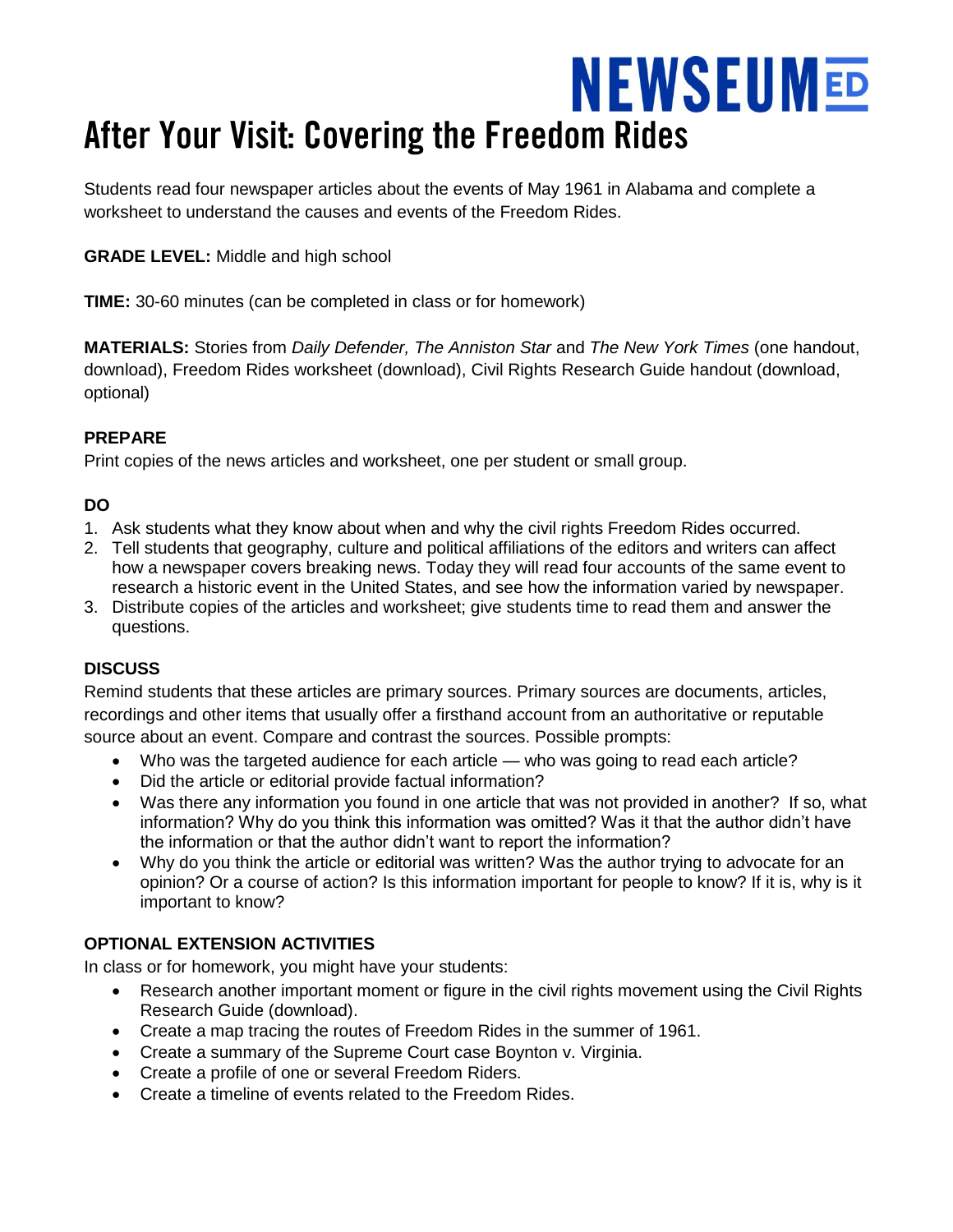

Research other examples of movements that have used or use tactics like the Freedom Rides to bring attention to their cause.